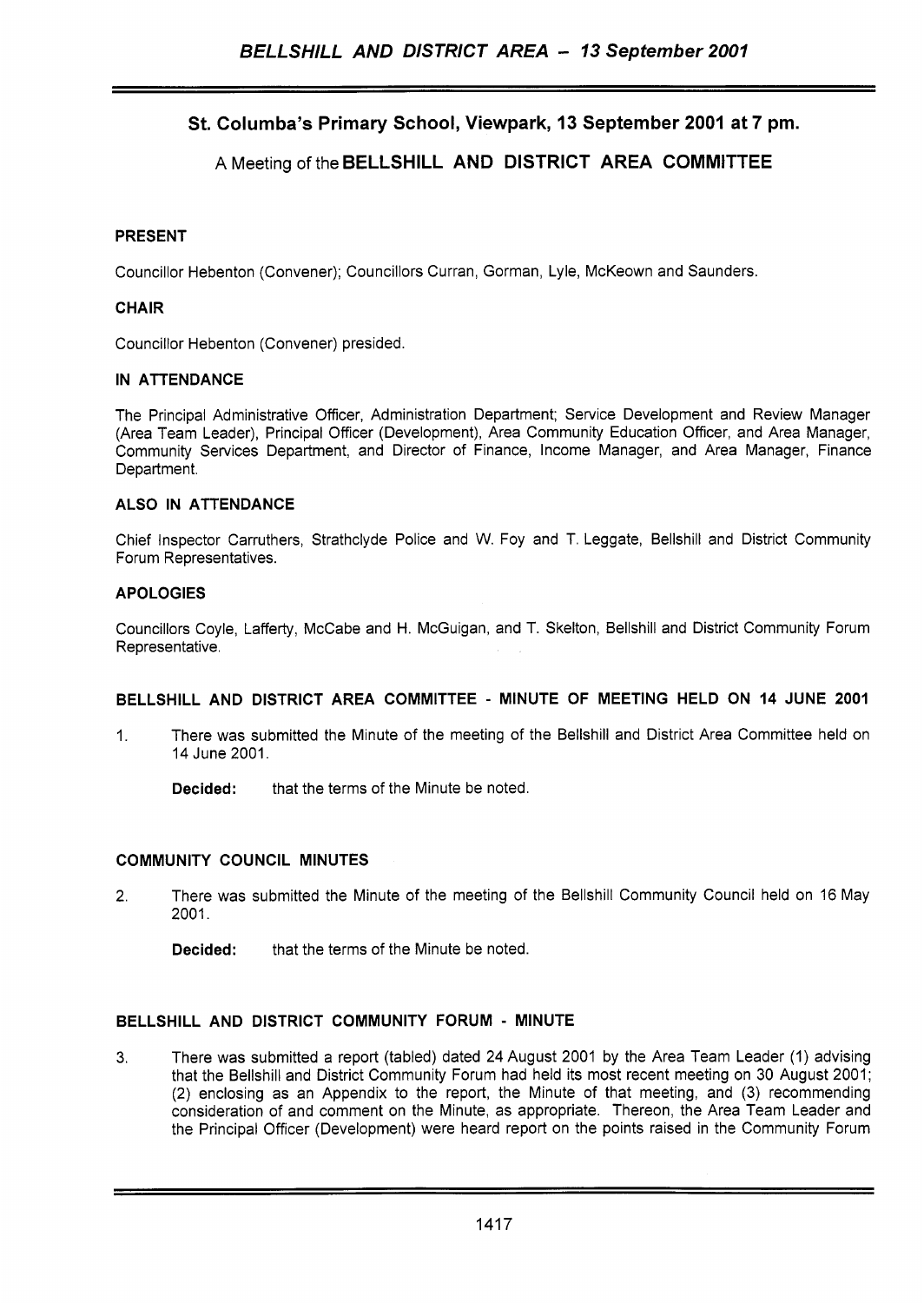Minute in regard to the Strategic Framework, Youth Shelters, Ground Maintenance and Mossend Shopping Centre.

### **Decided:**

- (1) that the Area Team Leader provide a response to the Community Forum on the issues raised in regard to the Strategic Framework, Youth Shelters, Ground Maintenance and Mossend Shopping Centre, and
- (2) that the report be otherwise noted.

### **PROVISION OF FREE SWIMMING FACILITIES TO CHILDREN**

4. With reference to paragraph 37 of the Minute of the meeting of the Community Services Committee held on 29 August 2001, when that Committee having considered a report dated 22 August 2001 by the Director of Community Services (1) referring to the Council's decision to introduce a Free Swim Scheme for all children under 16 years of age during the school summer holidays; (2) evaluating the performance and success of the Free Swim Scheme; (3) requesting that the Committee give consideration to a proposal to introduce similar Schemes during other school holidays periods throughout the year; (4) asking the Committee to note the additional expenditure required and that funding would be contained within the Council's overall resources, and (5) advising that a further report would be submitted to a future meeting to ascertain the sustainability of the Scheme over a period of *two* months from the end of the Scheme, agreed (a) that consideration of the proposal, together with details of the financial implications of introducing similar schemes during other school holiday periods throughout the year be remitted to the Policy and Resources Committee for determination; (b) that the Committee note the additional expenditure incurred by this initiative and that funding would be contained within the Council's overall resources, and (c) that a future report to ascertain the sustainability of the Scheme over a period of *two* months from the end of the Scheme be submitted by the Director of Community Services to a future meeting of the Committee, there was submitted the report dated 22 August 2001 by the Director of Community Services.

**Decided:** that the report be noted.

#### **SUMMER FLOWER FESTIVAL 2001** - **INCOME AND ATTENDANCE STATISTICS**

5. With reference to paragraph 34 of the Minute of the meeting of the Community Services Committee held on 29 August 2001, when that Committee considered a report dated 23 July 2001 by the Director of Community Services (1) advising the Committee of the success of this year's Summer Flower Festival held in Viewpark Gardens, Uddingston from 31 May to 3 June 2001; (2) giving details of increased attendance and income figures compared to those of last year's, and (3) informing the Committee that a further report on the Flower Festival would be submitted once the findings of a customer survey had been analysed, there was submitted the report dated 23 July 2001 by the Director of Community Services.

**Decided:** that the report be noted.

### **INFORMATION ON LOTTERY FUNDING AVAILABLE TO THE COMMUNITY**

6. There was submitted a report dated 24 August 2001 by the Director of Community Services advising (1) that the Council had recently signed an agreement with the local Councils for Voluntary Services [Monklands Association for Voluntary Services (MAVS), Community and Voluntary Organisations Council (CAVOC) and North Lanarkshire North Council for Voluntary Services (NLNCVS)) and the Lotteries Community Fund, the purpose of which agreement is to offer a co-ordinated approach to the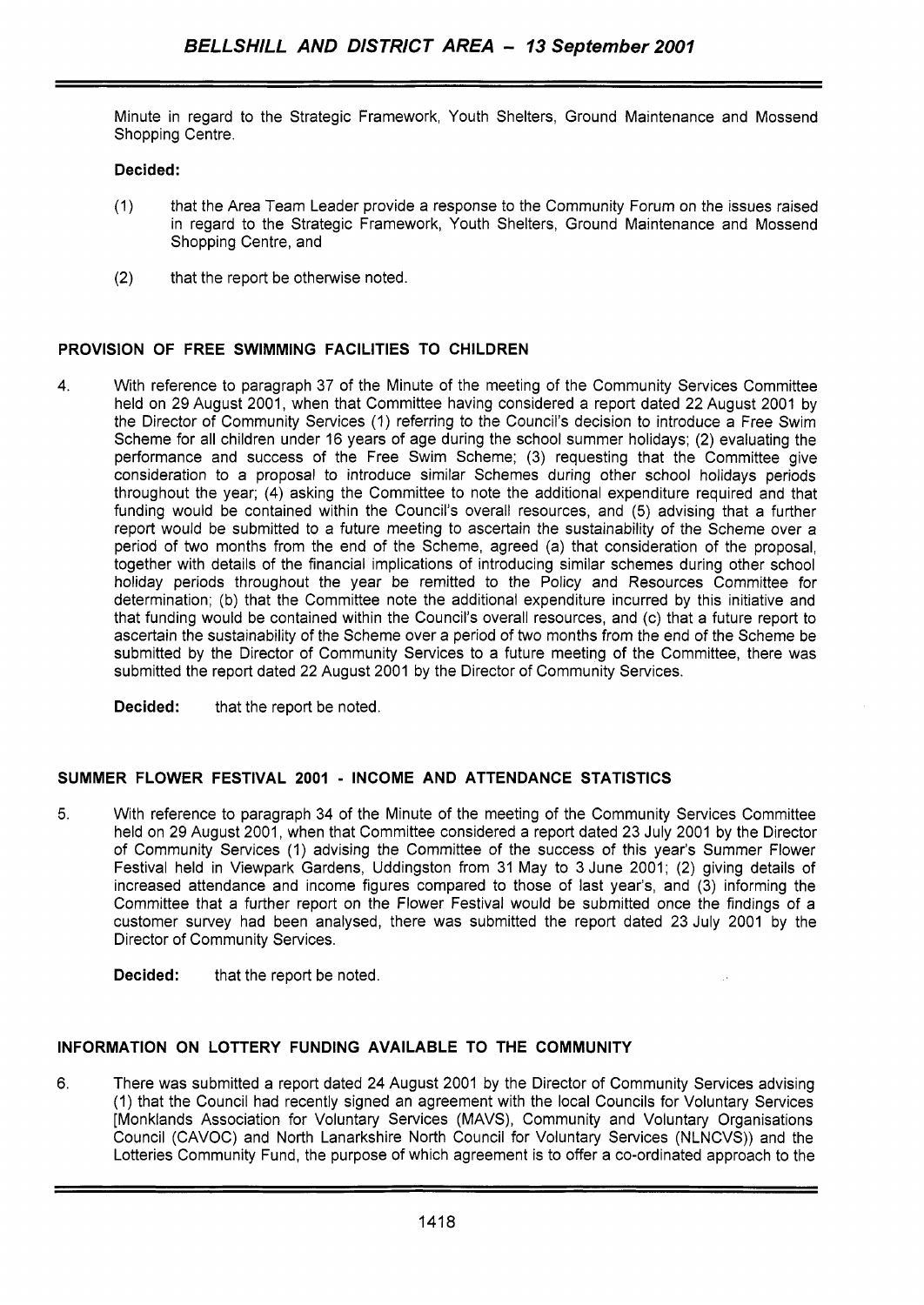dissemination of information on funds available and support for community and voluntary organisations across North Lanarkshire, and (2) that an information pack, highlighting some of the external funds available to community groups and organisations within the North Lanarkshire area had been prepared.

Thereon, the Principal Officer (Development) intimated that arrangements had been made to provide Elected Members with the Community Fund information pack.

### **Decided:**

- (1) that it be noted that the Community Fund information pack would be distributed to Members, and
- (2) that the report be otherwise noted.

### **BELLSHILL AND DISTRICT AREA COMMITTEE EXPENSES** - **REPORT POSITION**

*7.* With reference to paragraph 5 of the Minute of the meeting of this Committee held on 14 June 2001, when the allocation of £750 to each of the eight Community Forums and £1,000 to each Area Committee for the support and development of links with Community Forums was noted, the Area Team Leader intimated that views were sought from the Committee on how the Area Committee funding would be apportioned.

### **Decided:**

- (1) that Members' suggestions for the apportionment of funds allocated to the Bellshill and District Area Committee for the support and development of links with the Community Forum be forwarded to the Area Team Leader, and
- **(2)** that a report by the Area Team Leader on proposals for apportioning the funds be brought forward for consideration to a future meeting of the Bellshill and District Area Committee.

#### **COMMUNITY GRANTS SCHEME**

### **(1) APPLICATIONS AWARDED DURING THE SUMMER RECESS**

- 8. With reference to paragraph 8 of the Minute of the meeting of this Committee held on 14 June 2001, there was submitted a report (docketed) dated 28 August 2001 by the Director of Community Services detailing applications for Community Grants dealt with as a matter of urgency during the Summer recess.
	- **Decided:** that the actions of the Director of Community Services in awarding grants as detailed hereunder, be homologated.

### **APPLICATIONS COVERING MORE THAN ONE AREA COMMITTEE BOUNDARY**

| <b>Group/Grant Requested</b>                                                                                  | <b>Purpose of Application</b>                  | <b>Decision</b>                        |
|---------------------------------------------------------------------------------------------------------------|------------------------------------------------|----------------------------------------|
| <b>CABIA Counselling and Benefits in</b><br>Action, Airdrie (CG01/02-143) - £435<br>(previously awarded £150) | To assist with the costs of a planning<br>dav. | Continued for further<br>consideration |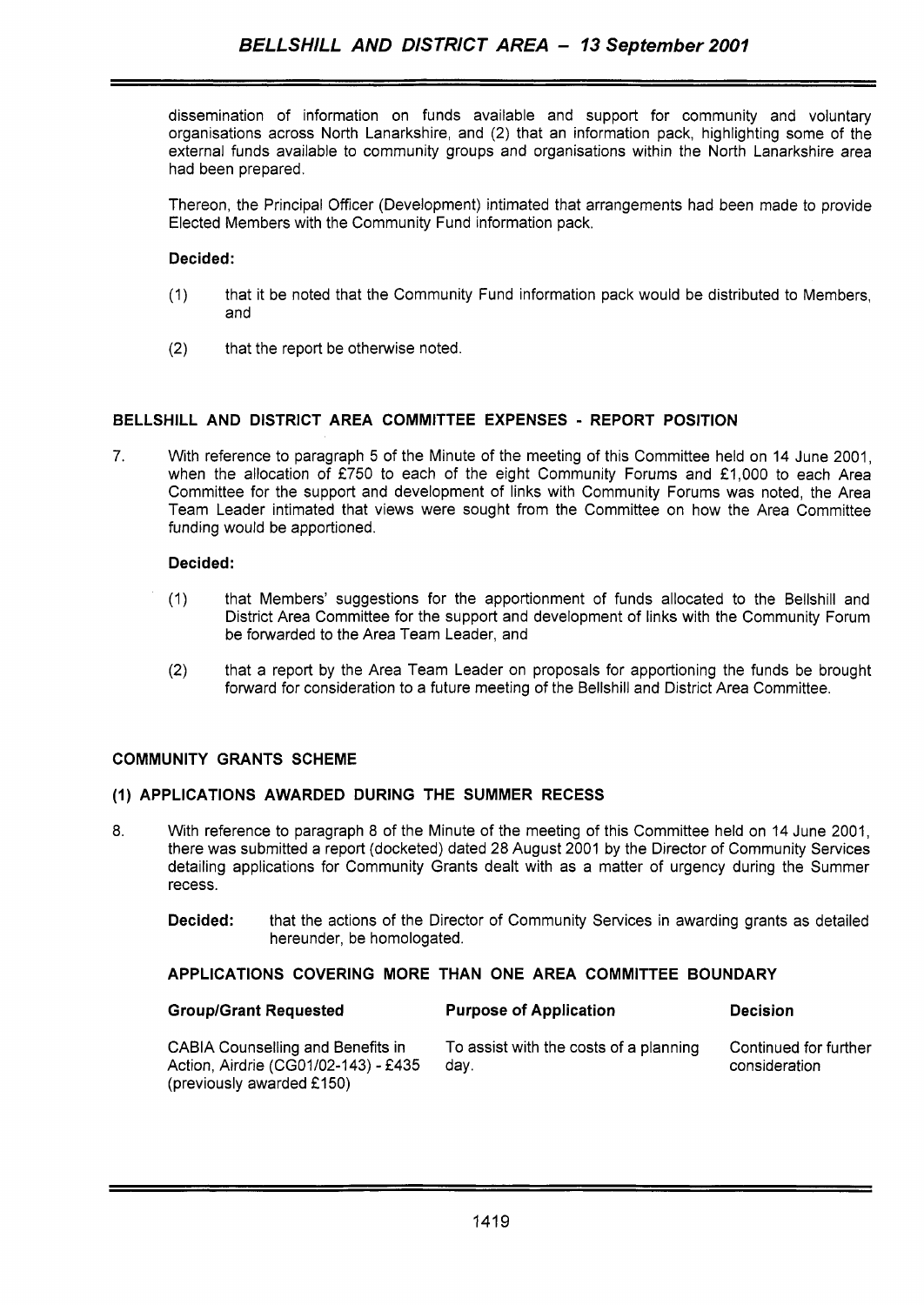| <b>Group/Grant Requested</b>                                                                                  | <b>Purpose of Application</b>                          | <b>Decision</b>                                          |
|---------------------------------------------------------------------------------------------------------------|--------------------------------------------------------|----------------------------------------------------------|
| Comhaltas Ceoltoiri Eireann,<br>Holytown (CG01/02-145) - £2,000<br>(previously awarded £125)                  | To assist with the purchase of musical<br>instruments. | Grant £225 and<br>continued for further<br>consideration |
| North Lanarkshire Independent<br>Advice Group, Airdrie<br>(CG01/02-146) - Unknown<br>(previously awarded £50) | To assist with start-up and running<br>costs.          | Continued for further<br>consideration.                  |

## **(2) CONSIDERATION OF APPLICATIONS**

- 9. With reference to paragraph 8 of the Minute of the meeting of this Committee held on 14 June 2001, there was submitted a report dated 21 August 2001, and a schedule of applications (tabled) by the Director of Community Services detailing applications for Community Grants covering more than one Area Committee boundary together with continued and new applications specific to the Bellshill and District Area Committee.
	- **Decided:** that subject to receipt of any outstanding information, the applications for Community Grants be dealt with as follows:-

### **(1) APPLICATIONS COVERING MORE THAN ONE AREA COMMITTEE BOUNDARY**

#### **(a) CONTINUED APPLICATIONS**

| <b>Group/Grant Requested</b>                                                                            | <b>Purpose of Application</b>                                                             | Decision  |
|---------------------------------------------------------------------------------------------------------|-------------------------------------------------------------------------------------------|-----------|
| Firpark Alma Club, Motherwell<br>(CG01/02-86) - £1,000 (previously<br>awarded £135)                     | To assist with the costs of a dinner<br>dance to celebrate the 20th<br>anniversary.       | Nil award |
| Headway Motherwell, Carfin<br>(CG01/02-87) - £2,000 (previously<br>awarded £200)                        | To assist with costs of transport for<br>members to attend group meetings.                | Grant £50 |
| Cleland Church Choir (CG01/02-89) -<br>£500 (previously awarded £15)                                    | To assist with the purchase of a<br>portable keyboard.                                    | Grant £25 |
| Over 60s Club, New Stevenston<br>(CG01/02-95) - £2,000 (previously<br>awarded £200)                     | To assist with the costs of a weekend<br>trip to Blackpool.                               | Nil award |
| Motherwell and Wishaw Citizens<br>Advice Bureau (CG01/02-100) - £545<br>(previously awarded £520)       | To assist with the costs of an evening<br>buffet reception.                               | Nil award |
| Tryst Olympic Wrestling Association,<br>Cumbernauld (CG01/02-101) -<br>£1,100 (previously awarded £300) | To assist with the costs of hall hire,<br>travel and the purchase of medals and<br>lunch. | Nil award |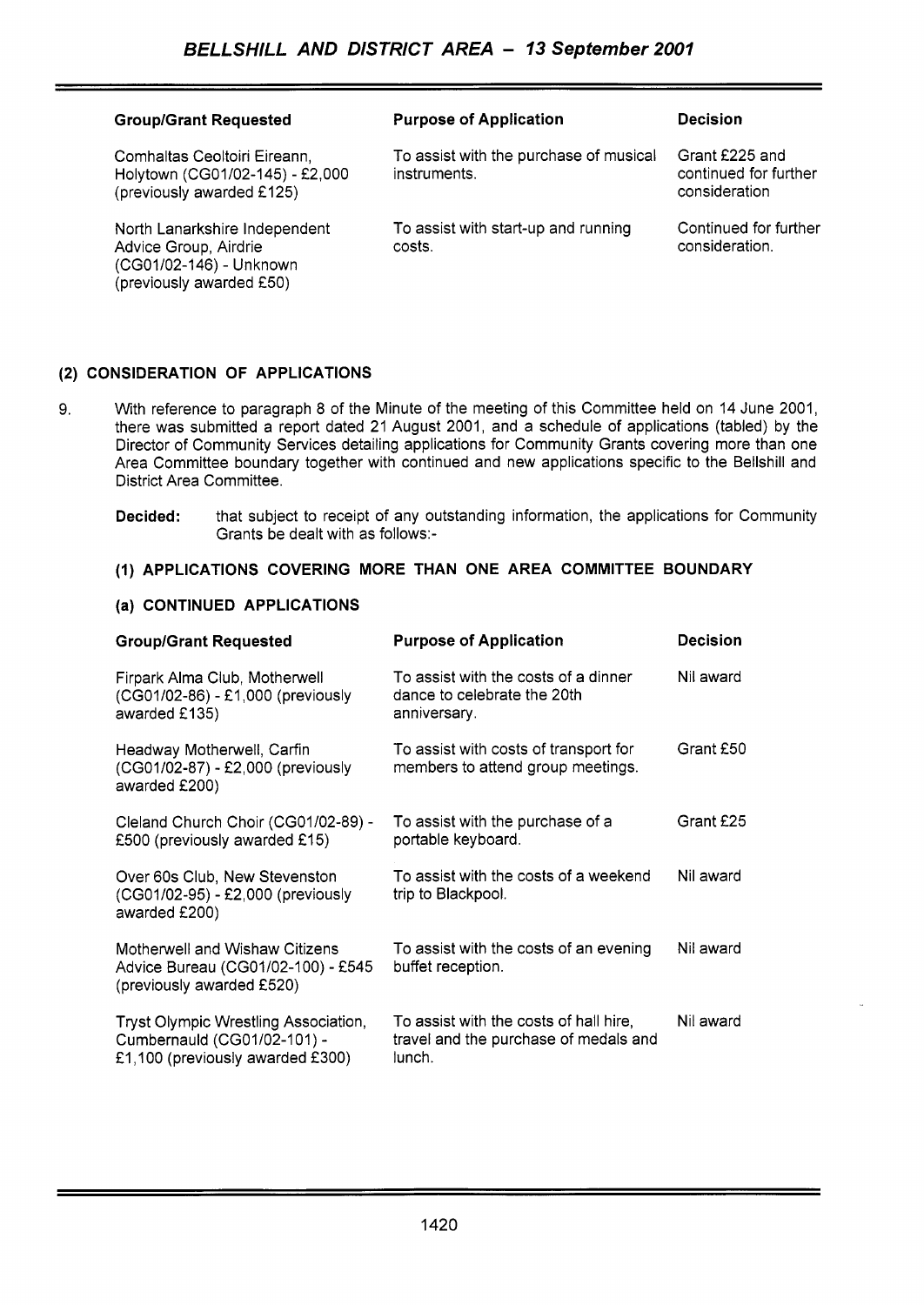| <b>Group/Grant Requested</b>                                                                                       | <b>Purpose of Application</b>                                          | <b>Decision</b>                                           |
|--------------------------------------------------------------------------------------------------------------------|------------------------------------------------------------------------|-----------------------------------------------------------|
| Jerviston Amateur Boxing and<br>Recreation Club, Motherwell<br>(CG01/02-103) - £2,000 (previously<br>awarded £150) | To assist with the purchase of<br>equipment.                           | Grant £200                                                |
| <b>CABIA Counselling and Benefits in</b><br>Action, Airdrie (CG01/02-143) - £435<br>(previously awarded £225)      | To assist with the costs of a planning<br>day.                         | Grant £20                                                 |
| Comhaltas Ceoltoiri Eireann,<br>Holytown (CG01/02-145) - £2,000<br>(previously awarded £400)                       | To assist with the purchase of musical<br>instruments.                 | Nil award                                                 |
| North Lanarkshire Independent<br>Advice Group, Airdrie<br>(CG01/02-146) - Unknown<br>(previously awarded £85)      | To assist with start-up and running<br>costs.                          | Nil award                                                 |
| (b) NEW APPLICATIONS                                                                                               |                                                                        |                                                           |
| <b>Group/Grant Requested</b>                                                                                       | <b>Purpose of Application</b>                                          | <b>Decision</b>                                           |
| Parents and Children Support Project<br>(PACS), Bellshill (CG01/02-175) -<br>£1,800                                | To assist with running and training<br>costs.                          | Grant £150 and<br>continued for further<br>consideration. |
| Lanarkshire Furniture Initiative,<br>Wishaw (CG01/02-176) - £2,000                                                 | To assist with the costs of equipment<br>and a removal van.            | Grant £25 and<br>continued for further<br>consideration   |
| Christian Outreach Centre, Wishaw<br>(CG01/02-177) - £2,000                                                        | To assist with the purchase of music<br>equipment and children's toys. | Continued for further<br>consideration                    |
| Strathcarron Hospice Charity Shop,<br>Kilsyth (CG01/02-179) - £2,000                                               | To assist with shop rental and other<br>costs.                         | Continued for further<br>consideration                    |
| Scottish Lions Roller Hockey Team,<br>Bellshill (CG01/02-180) - £1,000                                             | To assist with a trip to Portugal and<br>equipment for the event.      | Grant £150 and<br>continued for further<br>consideration  |
| Holytown Wine and Beer Makers<br>Club (CG01/02-182) - £500                                                         | To assist with the purchase of new<br>equipment.                       | Grant £200 and<br>continued for further<br>consideration  |
| Townhead Amateur Football Club,<br>Coatbridge (CG01/02-183) - £2,000                                               | To assist with football strips and the<br>purchase of equipment.       | Nil award                                                 |
| Motherwell Cathedral Organ<br><b>Restoration Appeal Committee</b><br>(CG01/02-184) - £2,000                        | To assist with restoration of the pipe<br>organ.                       | Grant £150 and<br>continued for further<br>consideration  |
| Cumbernauld and Kilsyth District<br>Youth League (CG01/02-250) -<br>£2,000                                         | To assist with travel to an international<br>football tournament.      | Continued for further<br>consideration                    |

ta da kasance a serie de la construcción de la construcción de la construcción de la construcción de la construcción<br>A la construcción de la construcción de la construcción de la construcción de la construcción de la const

Ξ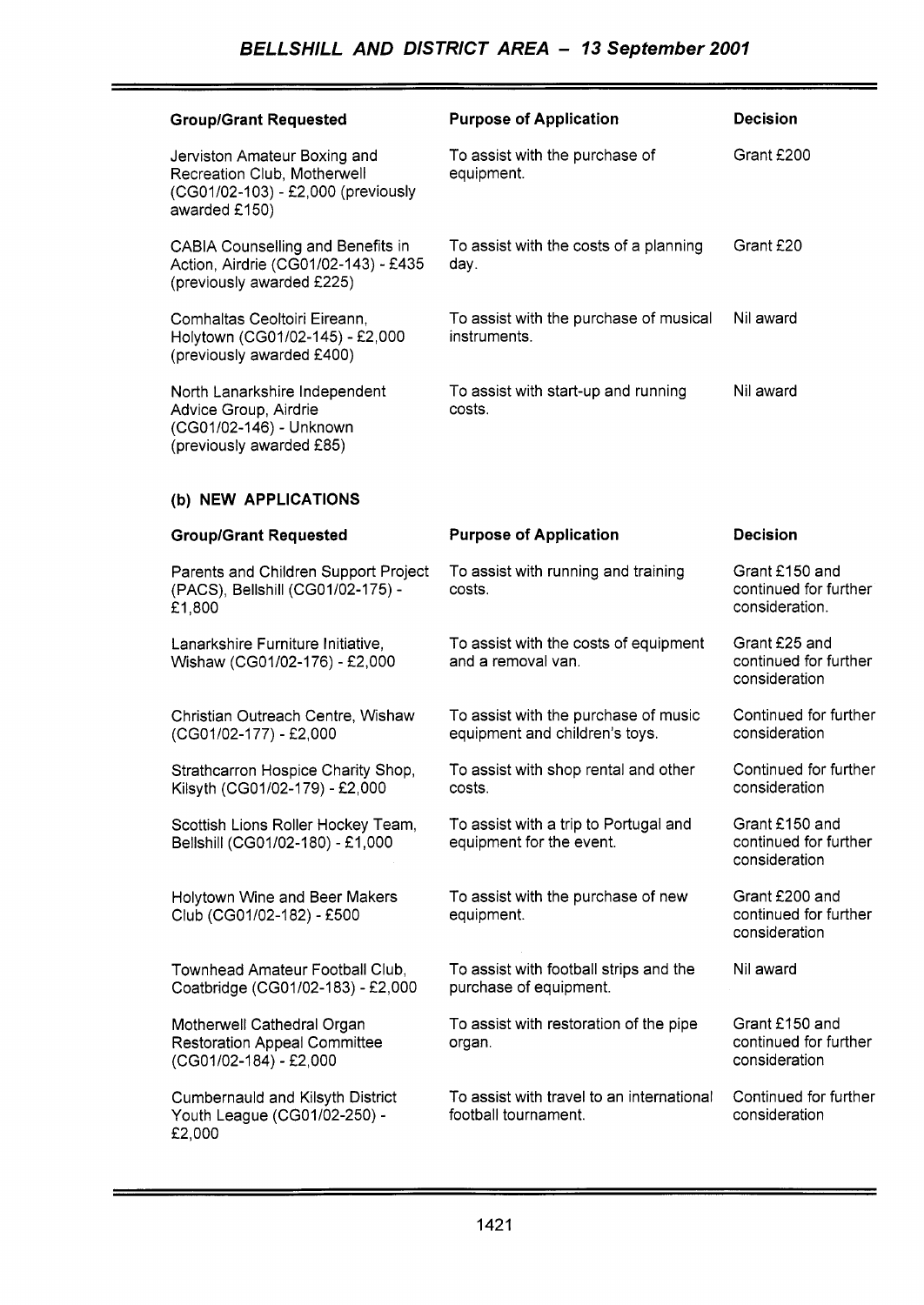| <b>Group/Grant Requested</b>                                                | <b>Purpose of Application</b>                                                         | <b>Decision</b>                                          |
|-----------------------------------------------------------------------------|---------------------------------------------------------------------------------------|----------------------------------------------------------|
| Bellshill Sub Aqua Club<br>(CG01/02-251) - £2,000                           | To assist with the purchase of an<br>outboard engine for a dive boat.                 | Grant £125 and<br>continued for further<br>consideration |
| St. Patrick's Traditional Music Group,<br>Coatbridge (CG01/02-252) - £2,000 | To assist with transport and<br>accommodation costs.                                  | Continued for further<br>consideration                   |
| Action Research, Kilsyth<br>(CG01/02-258) - £77.25                          | To assist with the hire cost of Colzium<br>House.                                     | Continued for further<br>consideration                   |
| New Stevenston Senior Citizens Club<br>(CG01/02-262) - £400                 | To assist with the purchase of<br>crockery, towels, kettle and a locking<br>cupboard. | Grant £100                                               |

## **(2) APPLICATIONS SPECIFIC TO BELLSHILL AND DISTRICT AREA COMMITTEE**

# **(a) CONTINUED APPLICATIONS**

| <b>Group/Grant Requested</b>                                                                                      | <b>Purpose of Application</b>                                                                   | <b>Decision</b> |
|-------------------------------------------------------------------------------------------------------------------|-------------------------------------------------------------------------------------------------|-----------------|
| Burnhead Parents Association.<br>Uddingston (CG00/01-660) - £1,000                                                | To assist with the costs of sports<br>equipment, playground equipment,<br>trips and bike racks. | Nil award       |
| <b>Bellshill West Church Senior Citizens</b><br>Group, Bellshill (CG01/02-56) - £200<br>(previously awarded £100) | To assist with activities and outings<br>throughout the year.                                   | Grant £100      |
| General Motors Senior Citizens,<br>Holytown (CG01/02-58) - £200                                                   | To assist with the costs of an annual<br>outing.                                                | Grant £200      |
| Solitaire Lone Parent Steering Group,<br>Bellshill (CG01/02-124) - £2,000<br>(previously awarded £100)            | To assist with general running costs,<br>crèche workers, administration and<br>hospitality.     | Grant £150      |
| St. Teresa's Primary School PTA,<br>Newarthill (CG01/02-156) - £2,000                                             | To assist with the costs of playground<br>markings.                                             | Grant £200      |
| Holytown Colts (CG01/02-157) -<br>£300                                                                            | To assist with the costs of renewing kit<br>and equipment.                                      | Grant £300      |
| Clay Road Sheltered Housing,<br>Bellshill (CG01/02-158) - £200                                                    | To assist with the costs of a bus for a<br>trip.                                                | Grant £200      |
| Holytown Sunshine Club<br>(CG01/02-159) - £250                                                                    | To assist with the costs of a bus run<br>and meal.                                              | Grant £250      |